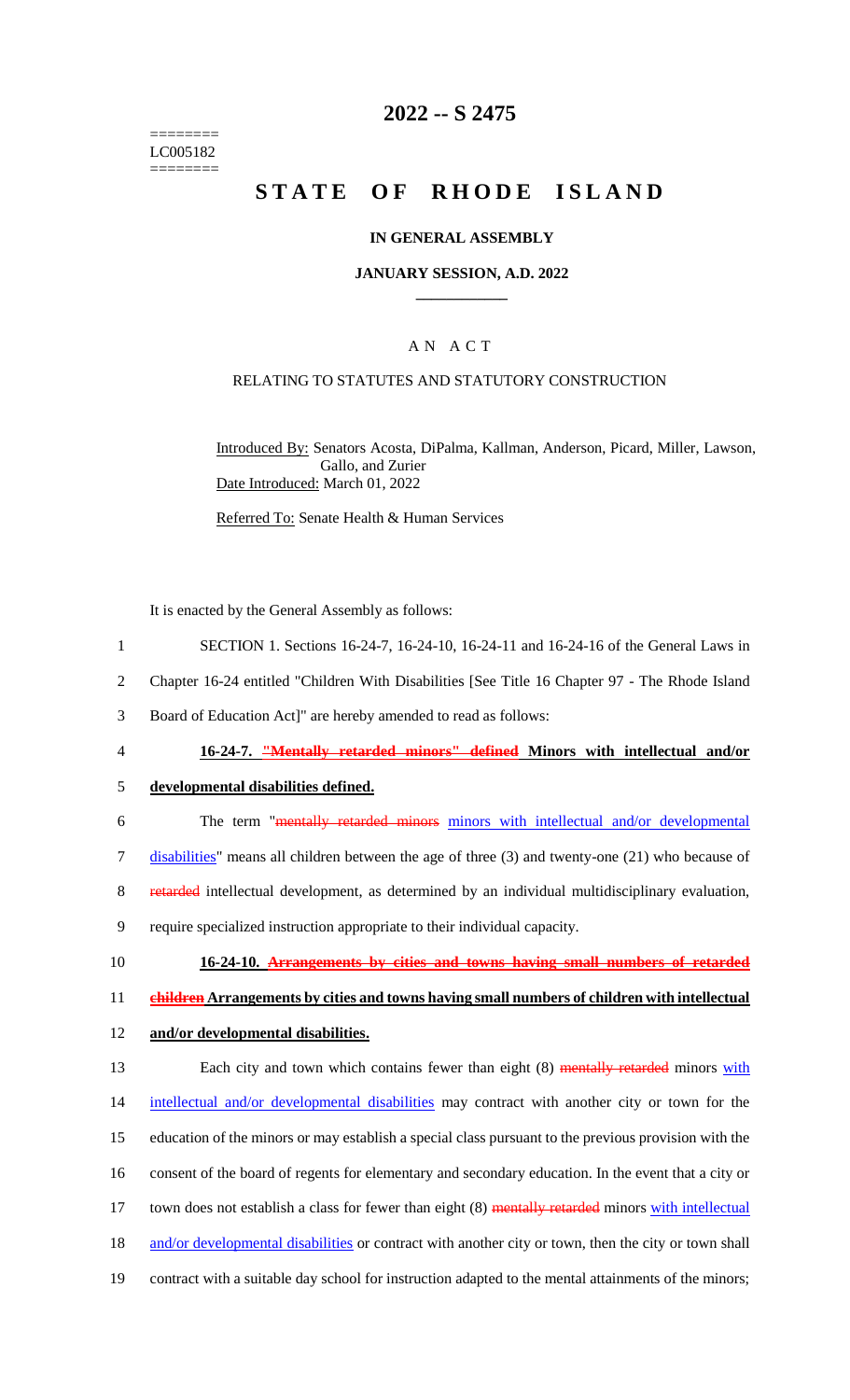provided that the day schools shall be subject to the regulations and supervision of the state board of regents for elementary and secondary education. **16-24-11. Transportation for retarded children Transportation for children with intellectual and/or developmental disabilities.** Transportation shall be provided for all pupils attending a special class or suitable day schools. **16-24-16. Approved centers.** For the purpose of furnishing transportation and providing incidental expenses for the 9 education of mentally retarded children under the age of eighteen (18), a center approved by the director of behavioral healthcare, developmental disabilities and hospitals shall be decreed to be a school as considered in this chapter. SECTION 2. Sections 23-17.8-1 and 23-17.8-3.1 of the General Laws in Chapter 23-17.8 entitled "Abuse in Healthcare Facilities" are hereby amended to read as follows: **23-17.8-1. Definitions.**  $(a)(1)$  "Abuse" means: (i) Any assault as defined in chapter 5 of title 11, including, but not limited to, hitting, kicking, pinching, slapping, or the pulling of hair; provided, however, unless it is required as an element of the offense charged, it shall not be necessary to prove that the patient or resident was injured by the assault; 20 (ii) Any assault as defined in chapter 37 of title 11; 21 (iii) Any offense under chapter 10 of title 11; (iv) Any conduct which harms or is likely to physically harm the patient or resident except where the conduct is a part of the care and treatment, and in furtherance of the health and safety of the patient or resident; or (v) Intentionally engaging in a pattern of harassing conduct which causes or is likely to cause emotional or psychological harm to the patient or resident, including but not limited to, ridiculing or demeaning a patient or resident, making derogatory remarks to a patient or resident or cursing directed towards a patient or resident, or threatening to inflict physical or emotional harm on a patient or resident. (2) Nothing in this section shall be construed to prohibit the prosecution of any violator of this section under any other chapter. (b) "Department" means the department of health when the incident occurs in a health care facility, and the department of behavioral healthcare, developmental disabilities and hospitals when 34 the incident occurs in a community residence for people who are mentally retarded or persons with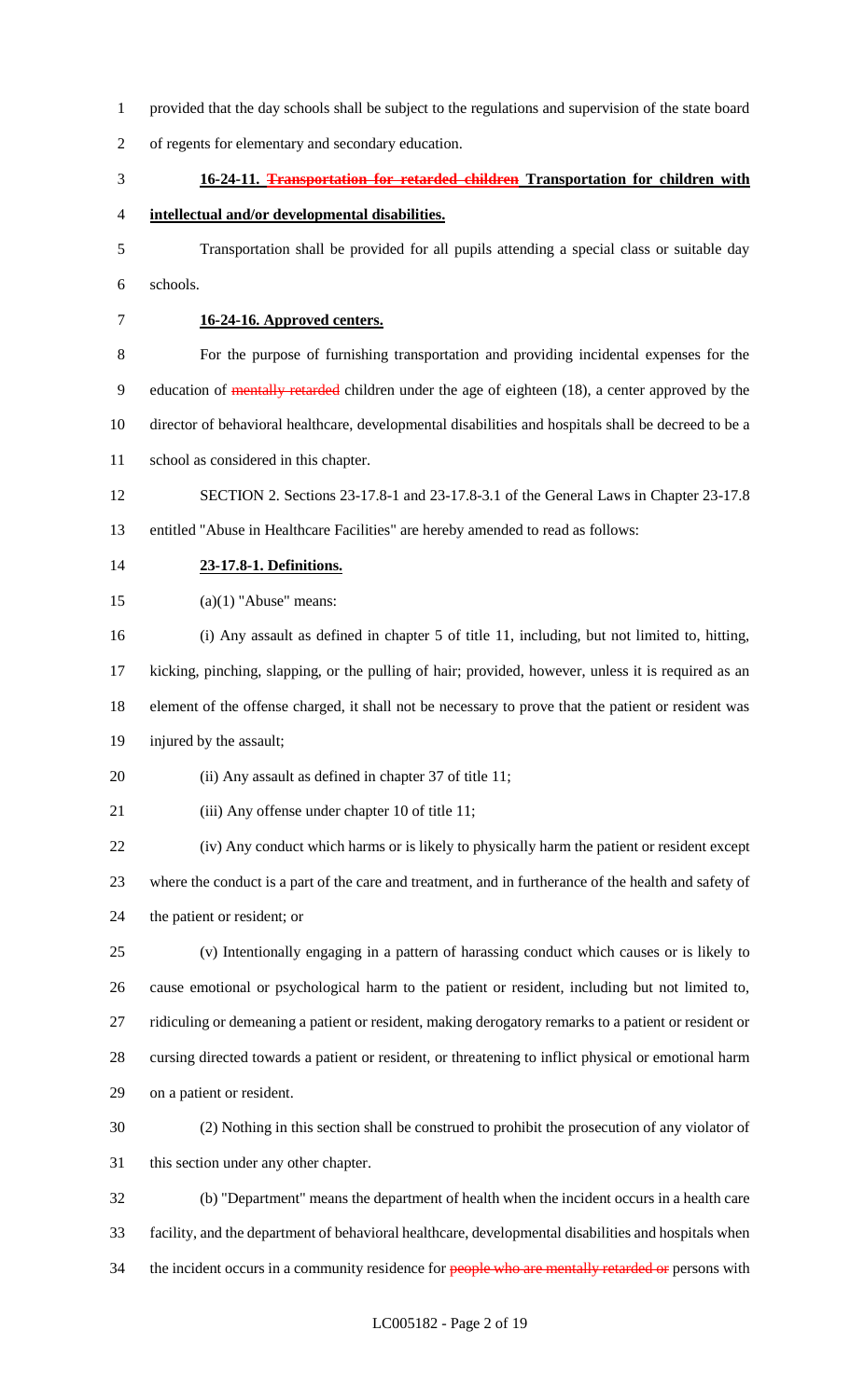#### 1 intellectual and/or developmental disabilities.

2 (c) "Facility" means any health care facility or community residence for persons who are 3 mentally retarded, or persons with intellectual and/or developmental disabilities as those terms are defined in this section. "Health care facility" means any hospital or facility which provides long- term health care required to be licensed under chapter 17 of this title, and any assisted living residence required to be licensed under chapter 17.4 of this title, and any community residence 7 whether privately or publicly owned. "Community residence" for persons who are mentally 8 retarded or persons with intellectual and/or developmental disabilities means any residential program licensed by the department of behavioral healthcare, developmental disabilities and hospitals which meets the definition of a community residence as defined in § 40.1-24-1(2) and provides services to people who are mentally retarded or persons with developmental disabilities. (d) "High Managerial Agent" means an officer of a facility, the administrator and assistant

 administrator of the facility, the director and assistant director of nursing services, or any other agent in a position of comparable authority with respect to the formulation of the policies of the facility or the supervision in a managerial capacity of subordinate employees.

- (e) "Mistreatment" means the inappropriate use of medications, isolation, or use of physical or chemical restraints:
- 18 (1) As punishment;
- (2) For staff convenience;
- 20 (3) As a substitute for treatment or care;
- (4) In conflict with a physician's order; or

 (5) In quantities which inhibit effective care or treatment, or which harms or is likely to harm the patient or resident.

 (f) "Neglect" means the intentional failure to provide treatment, care, goods, and services necessary to maintain the health and safety of the patient or resident, or the intentional failure to carry out a plan of treatment or care prescribed by the physician of the patient or resident, or the intentional failure to report patient or resident health problems or changes in health problems or changes in health conditions to an immediate supervisor or nurse, or the intentional lack of attention to the physical needs of a patient or resident including, but not limited to toileting, bathing, meals, and safety. No person shall be considered to be neglected for the sole reason that he or she relies on or is being furnished treatment in accordance with the tenets and teachings of a well-recognized church or denomination by a duly-accredited practitioner of a well-recognized church or denomination.

(g) "Patient" means any person who is admitted to a facility for treatment or care, while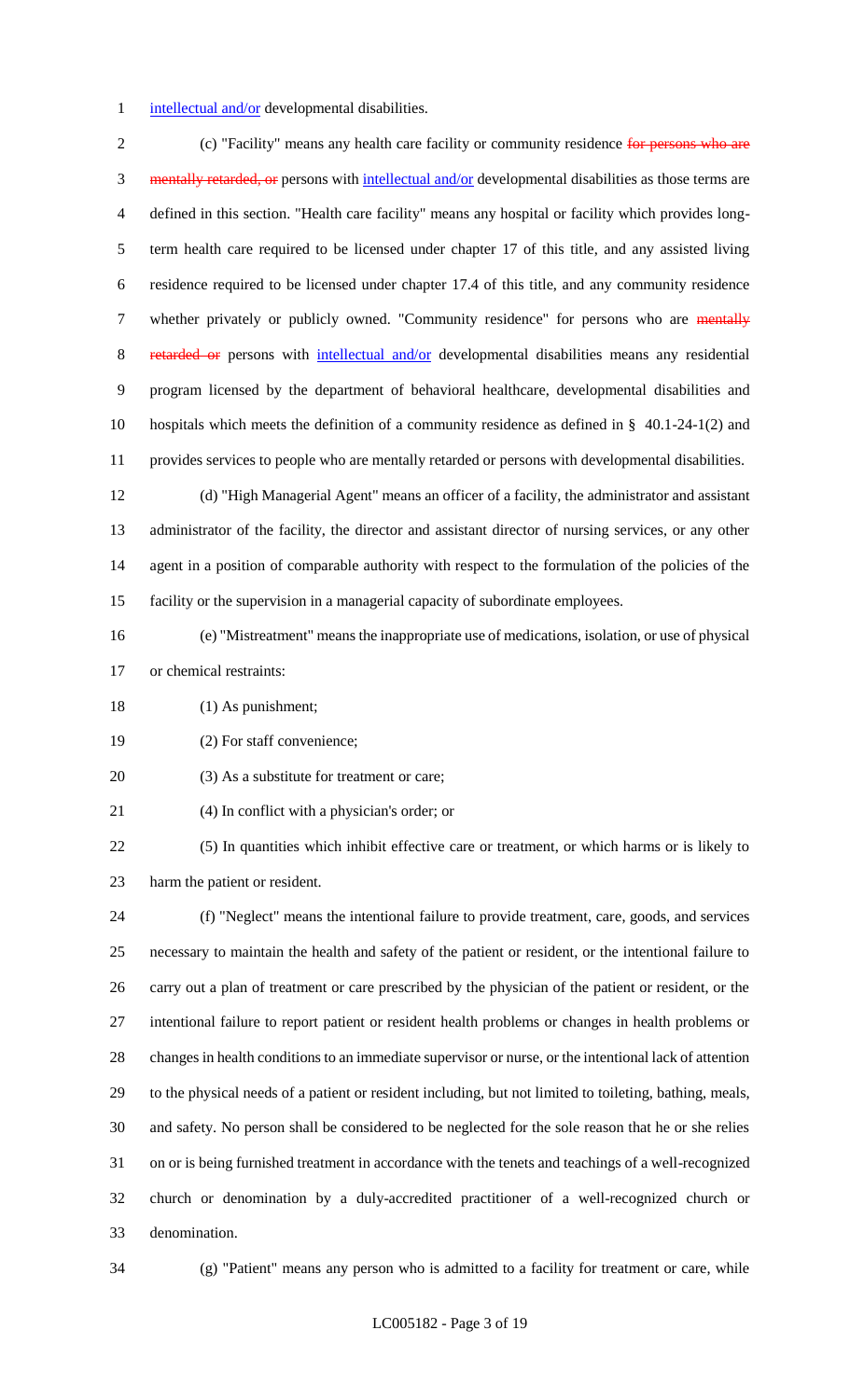"resident" means any person who maintains their residence or domicile, on either a temporary or permanent basis, in a facility.

 (h) "Person" means any natural person, corporation, partnership, unincorporated association, or other business entity.

 (i) "Immediate jeopardy" means a situation in which the nursing facility's alleged noncompliance with one or more state or federal requirements or conditions has caused, or is likely to cause serious injury, harm, impairment or death to a resident; or shall be defined in accordance with 42 CFR 489 or any subsequent applicable federal regulations.

 (j) "Non-immediate jeopardy -- high potential for harm" means a situation in which a nursing facility's alleged noncompliance with one or more state or federal requirements or conditions may have caused harm that negatively impacts the individual's mental, physical and/or psychosocial status; or shall be defined in accordance with 42 CFR 489 or any subsequent applicable federal regulations.

 (k) "Non-immediate jeopardy -- medium potential for harm" means a situation in which a nursing facility's alleged noncompliance with one or more state or federal requirements or conditions has caused or may have caused harm that is of limited consequence and does not significantly impair the individual's mental, physical and/or psychosocial status to function; or shall 18 be defined in accordance with 42 CFR 489 or any subsequent applicable federal regulations.

 (l) "Non-immediate jeopardy -- low potential for harm" means a situation in which a nursing facility's alleged noncompliance with one or more state or federal requirements or conditions may have caused mental, physical and/or psychosocial discomfort that does not constitute injury or damage; or shall be defined in accordance with 42 CFR 489 or any subsequent applicable federal regulations.

# **23-17.8-3.1. Physician's, certified registered nurse practitioner's and physician assistant's report of examination -- Duty of facility.**

 Whenever a facility shall receive a report by a person other than a physician or a certified registered nurse practitioner or physician assistant that a patient or resident of the facility has been harmed as a result of abuse, neglect, or mistreatment, the facility shall have the patient examined by a licensed physician or a certified registered nurse practitioner or physician assistant. It shall be mandatory for the physician or certified registered nurse practitioner or physician assistant to make a preliminary report of his or her findings to the department of health for a healthcare facility, or to the department of behavioral healthcare, developmental disabilities and hospitals for a community 33 residence for people who are mentally retarded or persons with intellectual and/or developmental disabilities and to the facility within forty-eight (48) hours after his or her examination, and a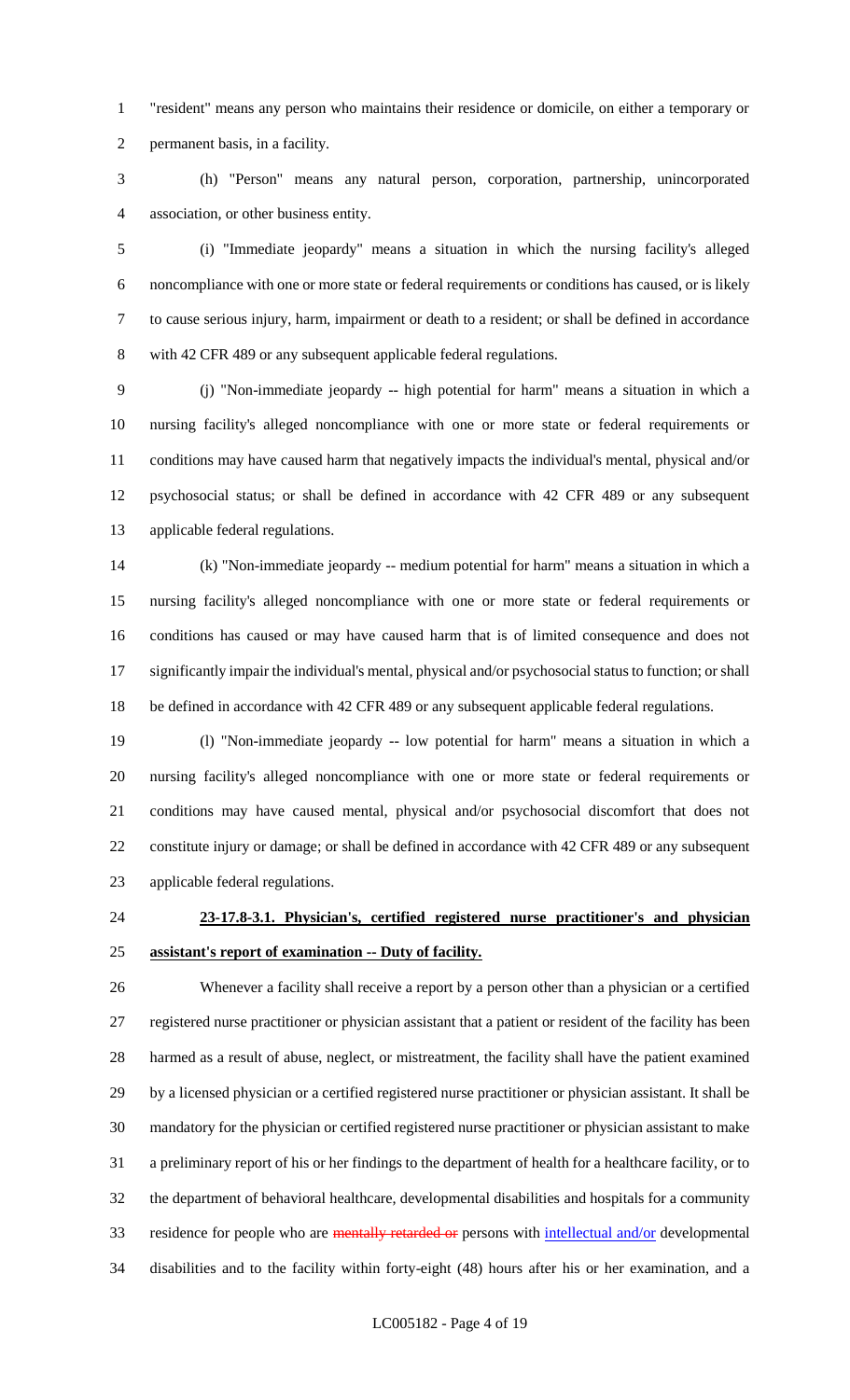written report within five (5) days after his or her examination.

 SECTION 3. Section 23-74-4 of the General Laws in Chapter 23-74 entitled "Unlicensed Health Care Practices" is hereby amended to read as follows:

#### **23-74-4. Prohibited conduct.**

 The director may impose disciplinary action as described in this chapter against any unlicensed health care practitioner. The following conduct is prohibited and is grounds for disciplinary action:

 (1) Conviction of a crime, including a finding or verdict of guilt, and admission of guilt, or a no contest plea, in any court in Rhode Island or any other jurisdiction in the United States, reasonably related to engaging in health care practices. Conviction, as used in this subdivision, includes a conviction of an offense which, if committed in this state, would be deemed a felony or misdemeanor, without regard to its designation elsewhere, or a criminal proceeding where a finding or verdict of guilty is made or returned, but the adjudication of guilt is either withheld or not entered. (2) Engaging in sexual contact with an unlicensed health care client, engaging in contact that may be reasonably interpreted by a client as sexual or engaging in sexual exploitation of a

client.

(3) Advertising that is false, fraudulent, deceptive, or misleading.

 (4) Conduct likely to deceive, defraud, or harm the public or demonstrating a willful or careless disregard for the health or safety of an unlicensed health care client in which case, proof of actual injury need not be established.

 (5) Adjudication as mentally incompetent or as a person who is dangerous to self or 22 adjudicated as any of the following: chemically dependent, mentally ill, mentally retarded intellectual and/or developmental disabilities, mentally ill and dangerous to the public, or as a sexual psychopathic personality or sexually dangerous person.

 (6) Inability to engage in unlicensed health care practices with reasonable safety to unlicensed health care clients.

 (7) Dependence upon controlled substances, habitual drunkenness or engaging in unlicensed health care practices while intoxicated or incapacitated by the use of drugs.

 (8) Revealing a communication from, or relating to, an unlicensed health care client except when otherwise required or permitted by law.

 (9) Failure to comply with an unlicensed health care client's request to furnish an unlicensed health care client record or report required by law.

(10) Splitting fees or promising to pay a portion of a fee to any other professional other

than for services rendered by the other professional to the unlicensed health care client.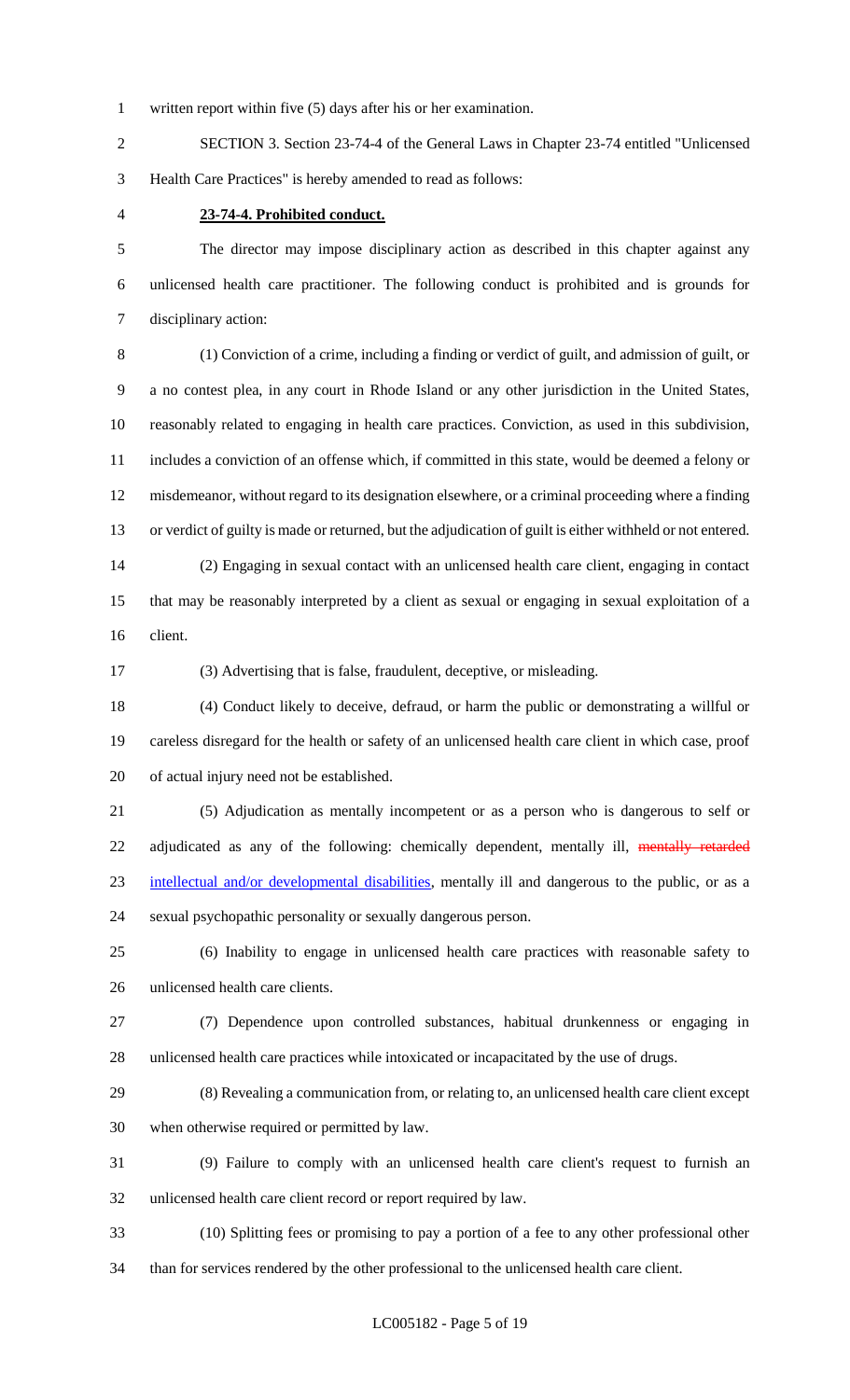(11) Engaging in abusive or fraudulent billing practices, including violations of the federal

Medicare and Medicaid laws or state medical assistance laws.

 (12) Obtaining money, property, or services from an unlicensed health care client, other than reasonable fees for services provided to the client, through the use of undue influence, harassment, duress, deception, or fraud.

- (13) Failure to provide an unlicensed health care client with a copy of the client bill of rights or violation of any provision of the client bill of rights.
- (14) Violating any order issued by the director.
- (15) Failure to comply with any provision of any rules adopted by the director.
- (16) Failure to comply with any additional disciplinary grounds established by the director by rule.
- (17) Revocation, suspension, restriction, limitation, or other disciplinary action against any health care license, certificate, registration, or right to practice of the unlicensed health care practitioner in this or another state or jurisdiction for offenses that would be subject to disciplinary action in this state or failure to report to the department that charges regarding the practitioner's license, certificate, registration, or right of practice have been brought in this or another state or 17 jurisdiction.
- (18) False or misleading use of the title "doctor," "Dr.", "physician" alone or in combination with any other words, letters, or insignia to describe the unlicensed health care practices the practitioner provides.
- SECTION 4. Section 31-6-6 of the General Laws in Chapter 31-6 entitled "Registration Fees" is hereby amended to read as follows:
- 
- **31-6-6. Vehicles exempt from fees.**
- (a) No registration fee is required for the registration of motor-driven equipment owned by
- the following:
- (1) American Legion bloodmobile;
- (2) American National Red Cross or any of its chapters within this state;
- (3) American Red Cross, Jamestown chapter ambulance;
- (4) American Red Cross, Tiverton chapter ambulance;
- (5) American Red Cross, Warwick chapter ambulances;
- (6) Animal Rescue League of Southern Rhode Island truck used for rescue work;
- (7) Burrillville Ambulance Corps ambulance;
- (8) Burrillville American Legion Post No. 17 ambulances;
- (9) Civil Air Patrol, Rhode Island wing motor vehicle equipment;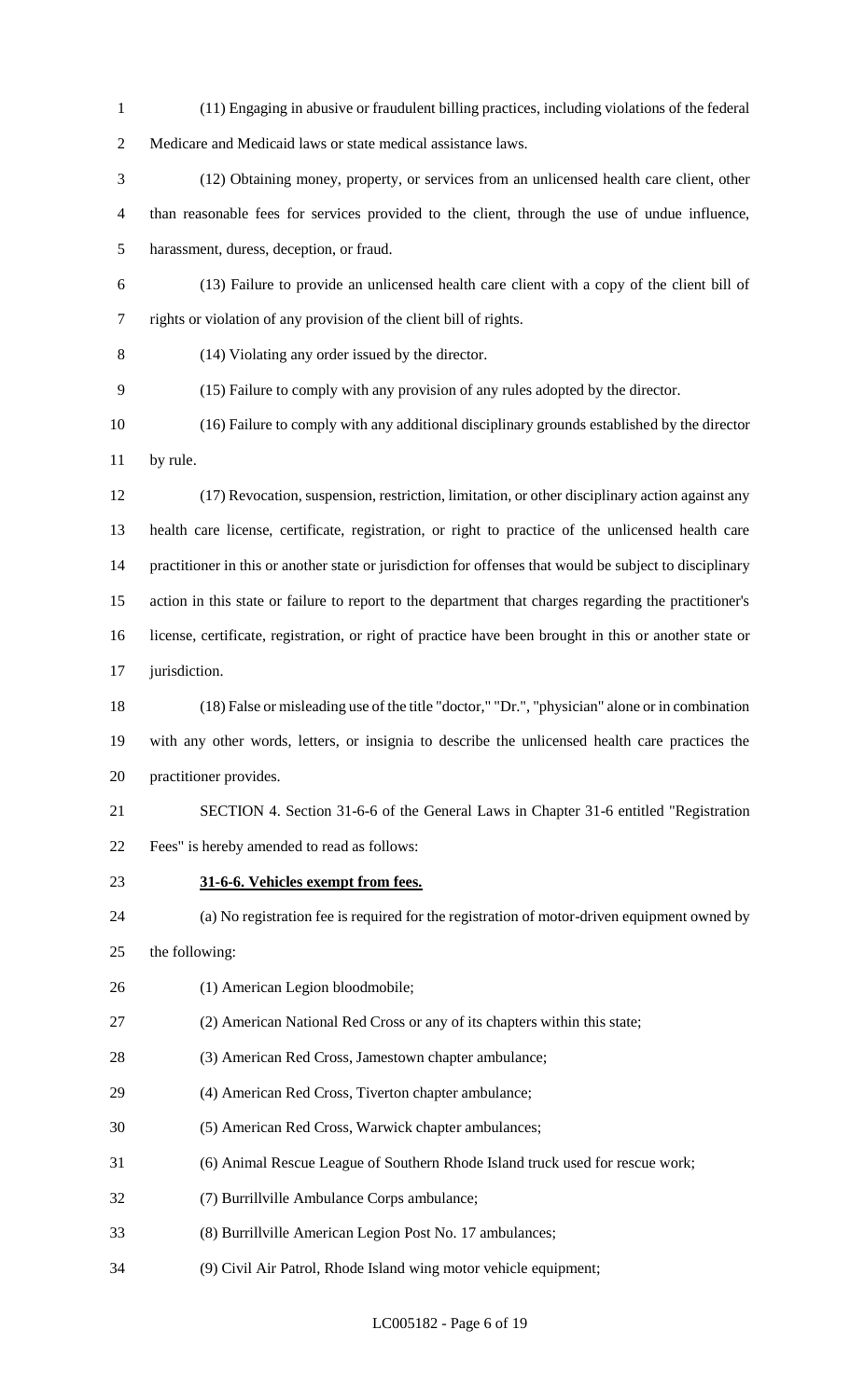(10) East Greenwich Ambulance Association ambulances; (11) East Greenwich American Legion Post No. 15 (incorporated February 20, 1933) ambulances; (12) East Tiverton Volunteer Fire Department Rescue Squad of Tiverton (a non-business corporation, incorporated February 16, 1955) equipment, that motor vehicle being a rescue truck equipped with resuscitators, underwater equipment, emergency lighting units with generators, and various other devices needed to effect rescue and save lives and property under any emergency and used for this purpose only; (13) Foster Ambulance Association ambulances; (14) Georgiaville Volunteer Fire Company, Smithfield town ambulance; (15) Glocester Ambulance Corps, Inc. ambulance; (16) Hianloland Farms Fire Engine Company of West Greenwich RI, (a non-business corporation, incorporated November 15, 1940) equipment; (17) Hope Valley Ambulance Squad, Inc., ambulances and rescue trucks; (18) Hope Valley volunteer fire company ambulances; (19) Hope Valley volunteer fire company crash-truck; (20) Hospital ambulances; (21) Johnston Hose Company No. 1 ambulance; (22) Johnston Hose Company No. 3 ambulance; (23) Lake Mishnock Volunteer Fire Company Rescue Squad, West Greenwich, Rhode Island; (24) Le Baron C. Colt Memorial Ambulance, Inc. (with plates designated "car 5," providing ambulance service to any resident of the town of Bristol, incorporated October 17, 1923, as a charitable corporation) ambulance; (25) Narragansett Rescue Corps, Inc., ambulance; (26) North Kingstown Ambulance Association, Inc. (incorporated July 23, 1943, as a charitable corporation) ambulance; (27) North Providence Chamber of Commerce Ambulance Service, Inc. (incorporated March 15, 1947, as a charitable corporation) ambulance; (28) North Smithfield Ambulance Association ambulances; (29) North Smithfield Ambulance and Rescue Association rescue wagon and rescue boat trailer; (30) Northern Lincoln Volunteer Ambulance Corps ambulance; (31) Northern Rhode Island Radio Emergency Associated Citizens Teams (REACT) rescue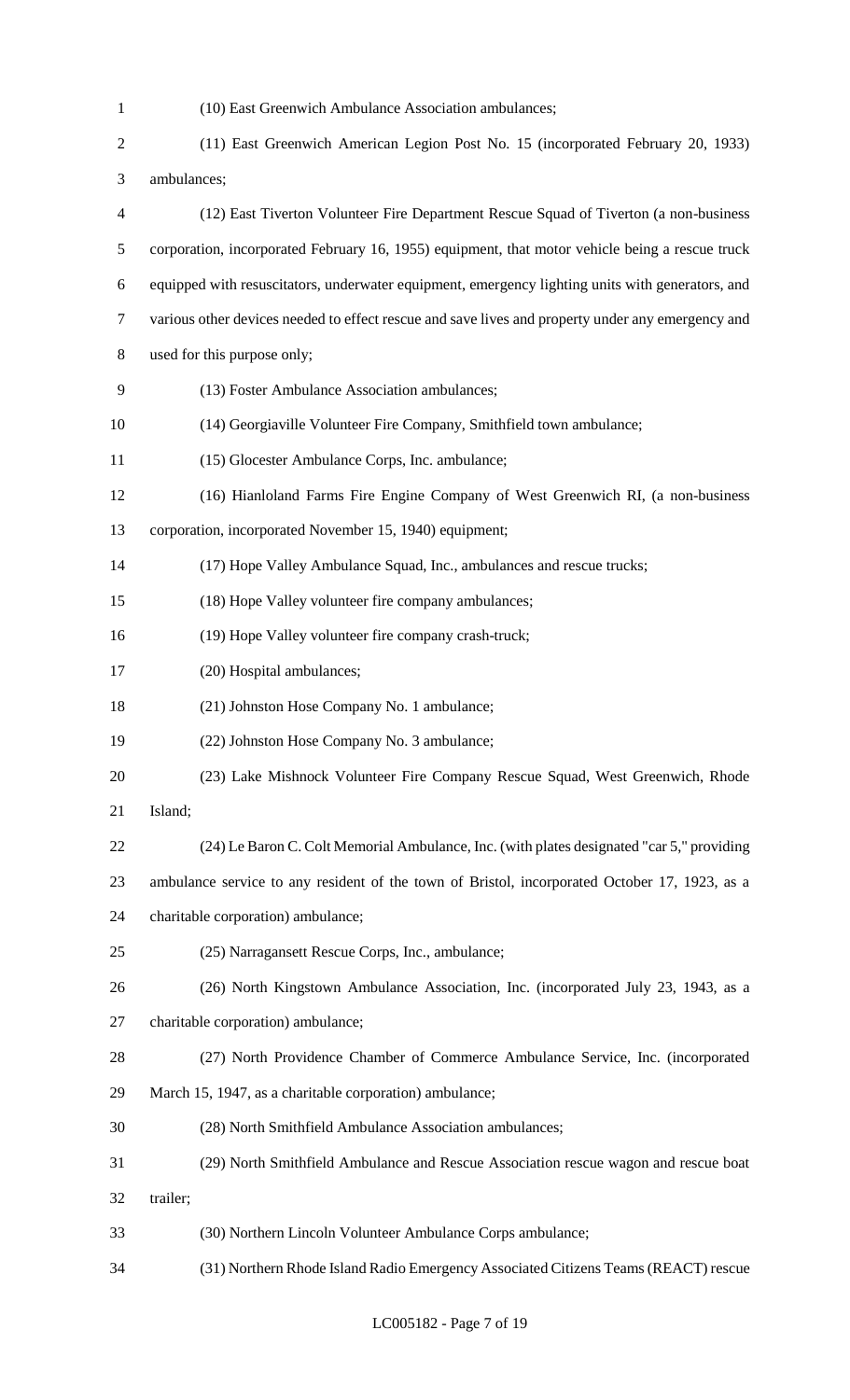truck and other emergency vehicles; (32) Public health league or district nursing association in any city or town in this state; (33) Rhode Island American Legion, (incorporated January 29, 1941) first district ambulance committee of the department ambulances; (34) Rhode Island Association of Retarded Citizens, Northern Rhode Island Chapter motor vehicles used for the transportation of retarded citizens; (35) Rhode Island Association of Retarded Citizens, South County Chapter motor vehicles used for the transportation of retarded children; 9 (36) Rhode Island Association for Retarded Children, Westerly-Chariho Chapter motor 10 vehicles to be used for the transportation of retarded children; (37) Rhode Island Society for the Prevention of Cruelty to Animals' motor vehicles; (38) Rhode Island Lions Sight Foundation, Inc., vehicle; (39) Rhode Island state departments' or agencies' motor vehicles, trailers, or semi-trailers; (40) Roy Carpenter's beach volunteer fire department, Matunuck ambulance; (41) Salvation Army of Providence emergency canteen vehicle; (42) Scituate Ambulance and Rescue Corps ambulances; (43) South County Ambulance Corps, Inc. (incorporated October 28, 1939, as a charitable corporation) ambulance; (44) South Foster Volunteer Fire Department No. 1 ambulances; (45) United States government motor vehicles; (46) United States government-accredited motor vehicles owned by a representative of a foreign country; (47) United States mail rural free delivery driver-owned vehicles. This exemption applies to the particular motor vehicle used in carrying that mail, and not to persons or concerns contracting to carry the United States mail. The words "United States mail" must be plainly printed on two (2) sides of that vehicle; (48) Veterans of Foreign Wars bloodmobile; (49) Veterans of Foreign Wars, Harold F. Flynn Post No. 263, Woonsocket ambulance; (50) Volunteer ambulance or rescue corps ambulance or rescue vehicle of a city or town used in transporting sick or injured patients; (51) Westerly Ambulance Corps boat-trailer; (52) Westerly Ambulance Corps crash-truck; and (53) Westerly Ambulance Corps ambulances. (b) Each owner may be required to pay the cost price of the number plates or markers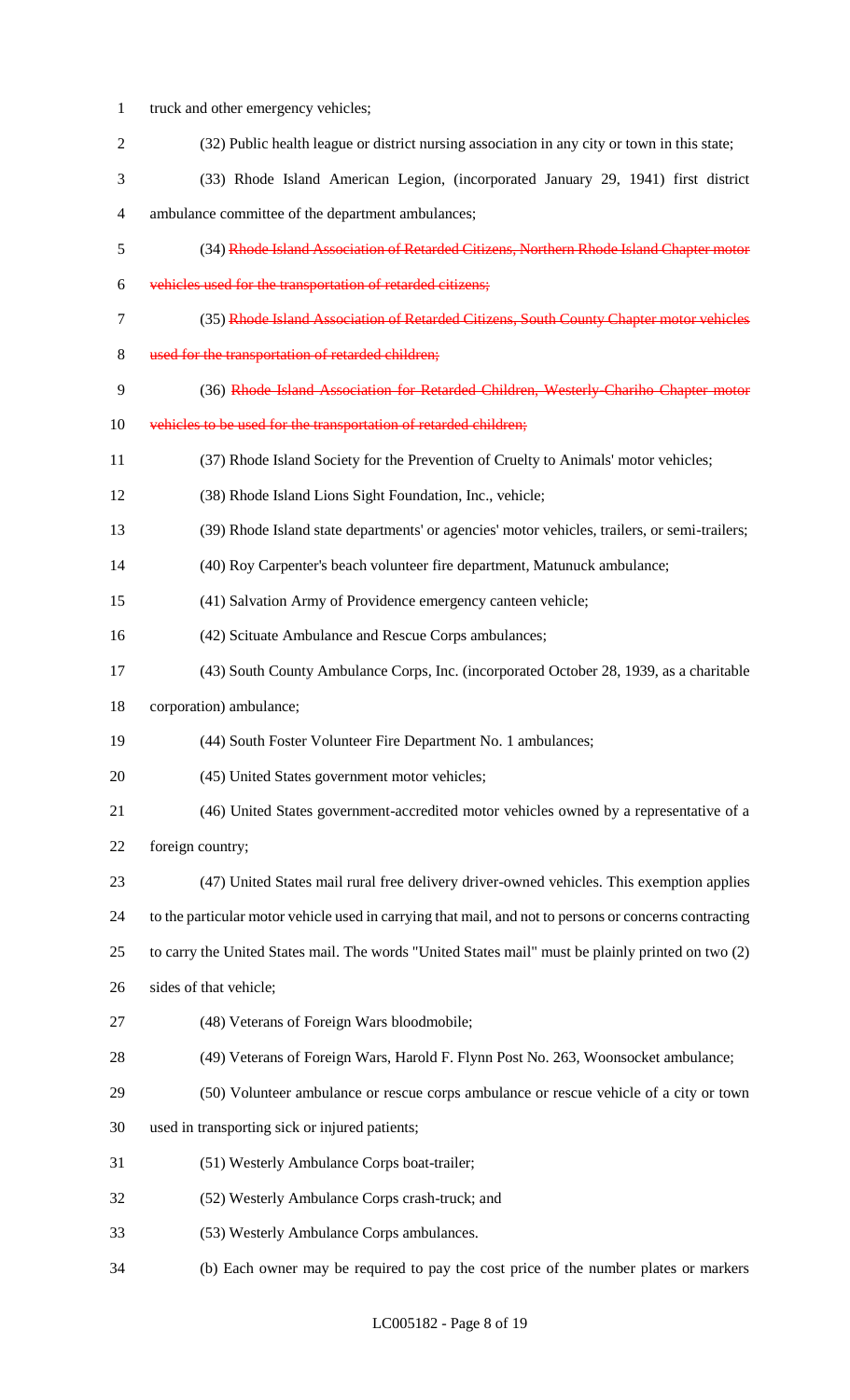- required to be displayed on its vehicle.
- SECTION 5. Section 33-5-4 of the General Laws in Chapter 33-5 entitled "Execution and Revocation of Wills" is hereby amended to read as follows:
- 

#### **33-5-4. Nomination of guardian by will.**

 Every person authorized by law to make a will may nominate by his or her will a guardian or guardians for his or her children during their minority, and a successor guardian or guardians for 7 persons who are retarded with intellectual and/or developmental disabilities as defined in chapter 22 of title 40.1 for whom he or she had been appointed guardian during his or her lifetime, and the probate court shall appoint the guardian or guardians unless good cause be shown to the contrary; provided, that, in the case of husband and wife, the survivor, being otherwise qualified, shall be the guardian of their children.

 SECTION 6. Section 34-4-25 of the General Laws in Chapter 34-4 entitled "Estates in Real Property" is hereby amended to read as follows:

#### **34-4-25. Invalidity of certain restrictive covenants.**

15 Since many mentally retarded and mentally disabled individuals with intellectual and/or 16 developmental disabilities or who are mentally disabled are able to live in the community with some assistance, it is the public policy of the state of Rhode Island to establish community residences in residential areas. Therefore, any restrictive covenant or other private legal impediment which directly or indirectly prevents or restricts the establishment of licensed 20 community residences as defined in § 40.1-24-1 for eight (8) or fewer mentally retarded or mentally 21 disabled persons with intellectual and/or developmental disabilities shall be void and unenforceable as to those community residences.

 SECTION 7. Chapter 40.1-8 of the General Laws entitled "Governor's Committee on Mental Retardation" is hereby repealed in its entirety.

- 25 CHAPTER 40.1-8
- Governor's Committee on Mental Retardation

governor;

#### **40.1-8-1. Creation -- Members.**

- (a) There is hereby created a fourteen (14) member permanent committee to be known as 29 the "Governor's Committee on Mental Retardation," hereinafter referred to as "the committee":
- (1) Six (6) of whom shall be representatives of non-governmental organizations or groups
- concerned with education, employment, rehabilitation, welfare, and health, to be appointed by the
- (2) Six (6) of whom shall be representatives of consumers who are mentally retarded, of 34 this group, three (3) of whom shall be selected from a list of nominees submitted by the RI ARC,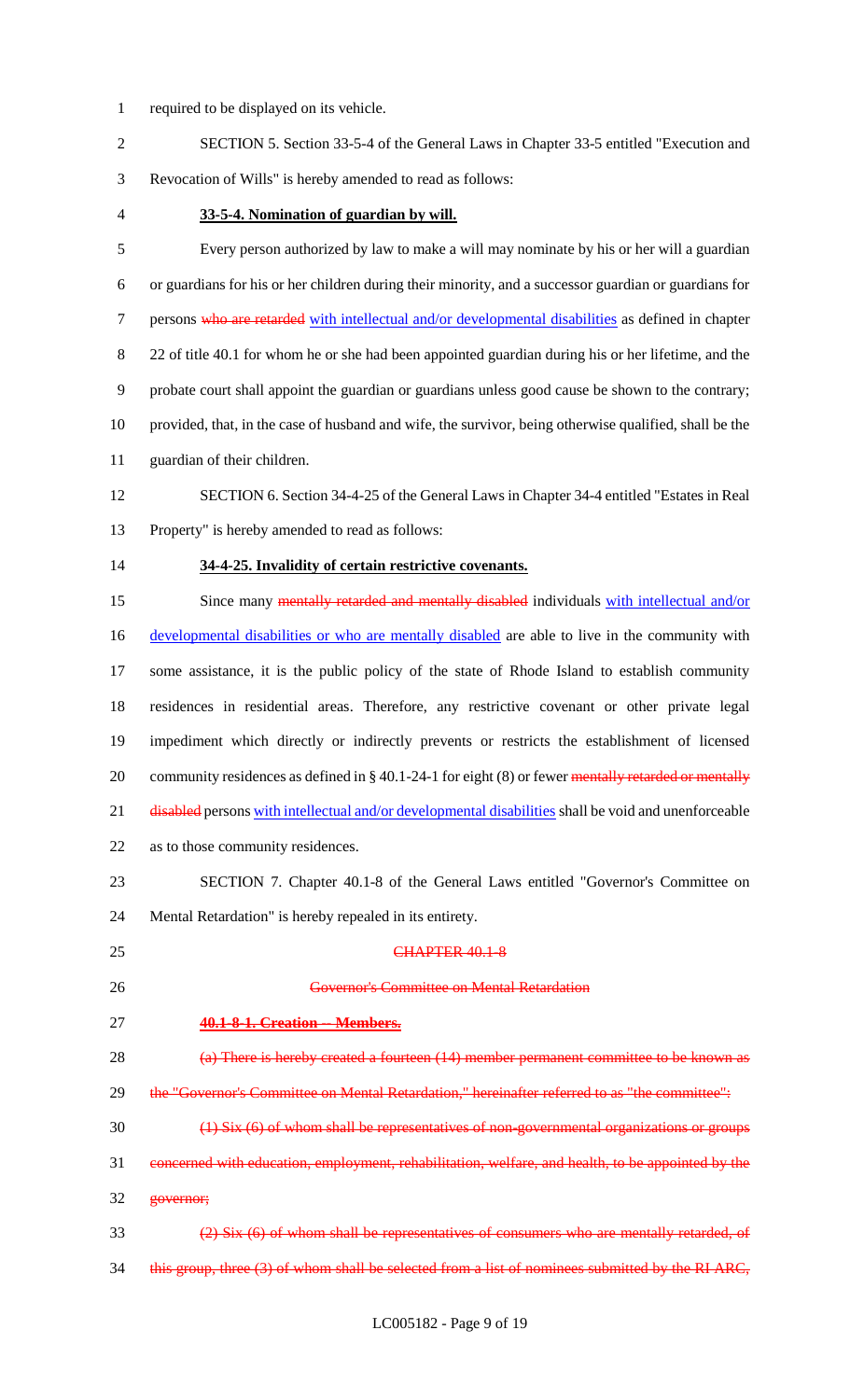1 to be appointed by the governor;

 (3) One of whom shall be from the house of representatives to be appointed by the speaker; (4) And one of whom shall be from the senate to be appointed by the president of the senate. (b) The assistant director for developmental disabilities within the department of behavioral healthcare, developmental disabilities and hospitals shall serve as an ex officio member but shall not be eligible to vote.

- (c) No employee of any state agency or institution engaged in the care or training of persons who are mentally retarded shall be eligible for appointment to the committee.
- 

#### **40.1-8-2. Terms of appointment.**

 (a) Of the nonlegislative members appointed originally under this chapter, one-third (⅓) shall be appointed for a term of one year; one-third (⅓) shall be appointed for a term of two (2) years; and one-third (⅓) shall be appointed for a term of three (3) years. The two (2) legislative 13 members shall serve for the length of their current elected term in office and reappointment or replacement shall be for like terms. Thereafter, vacancies created by the expiration of terms shall be filled with appointments for terms of three (3) years. Members whose terms expire may be 16 reappointed to succeed themselves.

- (b) Vacancies occurring prior to the expiration of the term for which appointed shall be **filled by appointment in like manner for the remainder of the term.**
- 

# **40.1-8-3. Appointment of officers and employees -- Rules -- Meetings.**

20 (a) The governor shall designate one member of the committee to serve as its chairperson 21 during the governor's term of office or until he or she appoints another member of the committee 22 to serve in that capacity. The committee shall elect annually, from among its members, a vice 23 chairperson, who shall serve as such until a successor is elected and who is authorized to act as 24 chairperson pro tempore of the committee during the absence of the chairperson or should there be a vacancy for any cause in the office of the chairperson. The committee shall appoint an executive secretary to serve as executive officer and secretary of the committee. The executive secretary may 27 be the employee of another agency of state government, appointed to serve as executive secretary 28 of the committee, with the consent of the executive office of the secretary's own agency.

- 29 (b) The committee may appoint such other personnel as may be necessary for the efficient
- performance of the duties prescribed by this chapter.
- (c) The committee shall make rules for the conduct of its affairs, and shall meet at least
- bimonthly, and at other times upon the call of the chair or the written request of any two  $(2)$
- members.
- **40.1-8-4. Compensation and expenses of committee.**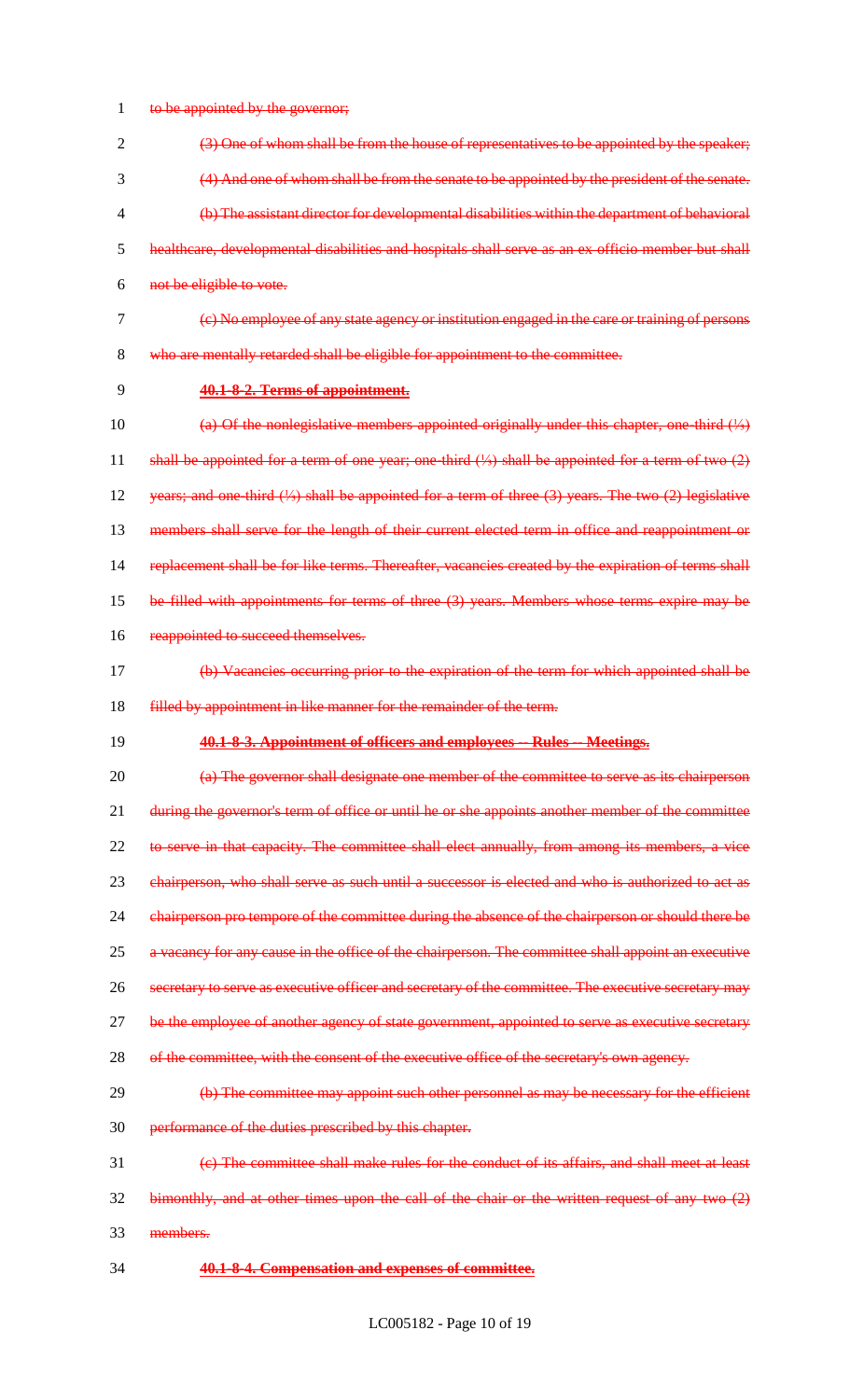1 The members of the committee shall receive no compensation for their services committee members, but may, at the discretion of the governor, be reimbursed for traveling and other expenses actually incurred in the performance of their official duties.

#### **40.1-8-5. Purpose of committee.**

 (a) It shall be the duty of the committee to work in cooperation with the President's Committee for People with Intellectual Disabilities and such other interested federal and state agencies, private organizations, and community groups in promoting the amelioration of mental retardation through the utilization of whatever community and state resources the committee may deem necessary to accomplish this.

 (b) The committee shall consider and advise the governor, through the office of mental 11 retardation, and the department of behavioral healthcare, developmental disabilities and hospitals, 12 on such mental retardation legislation and other retardation matters as its members, the governor, 13 the director of the department of behavioral healthcare, developmental disabilities and hospitals, and the assistant director for mental retardation may request; including, but not being limited to, advising and consulting with the office of mental retardation concerning improving the care, 16 rehabilitation, and the training of mentally retarded persons, purchase of facilities, plans for 17 construction of mental retardation facilities and the administration of programs and facilities (private and public) which receive state funds for the purpose of ameliorating mental retardation 19 and/or otherwise providing services for mentally retarded persons.

# **40.1-8-6. Authority to receive gifts.**

21 The committee is authorized to receive any gifts, grants, or donations made for any of the

 purposes of its program, and to disburse and administer the same in accordance with the terms 23 thereof.

 SECTION 8. Section 40.1-24.5-1 of the General Laws in Chapter 40.1-24.5 entitled "Community Residences" is hereby amended to read as follows:

- **40.1-24.5-1. Definitions.**
- Whenever used in this chapter, or in any order, rule, or regulation made or promulgated

 pursuant to this chapter or in any printed forms prepared by the department of behavioral healthcare, developmental disabilities and hospitals in furtherance of this chapter, unless otherwise expressly stated, or unless the context or subject matter otherwise requires:

 (1) "Community residence" means a place, such as a group home, however named, licensed pursuant to chapter 24 of this title for the purpose of providing rehabilitation, psychological support, skills training, social guidance, and living accommodations to individuals who are mentally disabled, as defined by § 40.1-5-2; provided, however, that this definition shall not be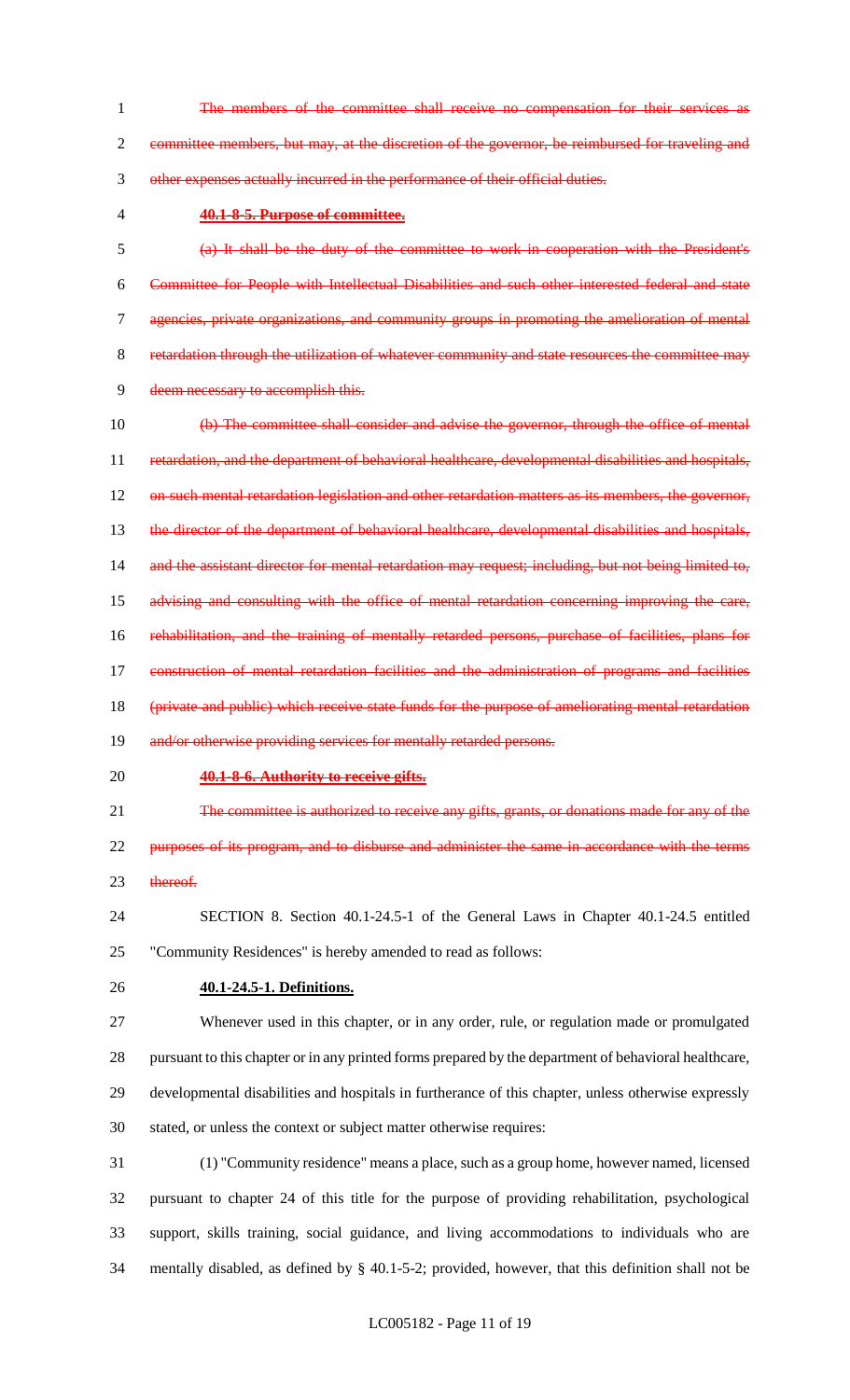1 deemed to include places, however named, for persons with intellectual and/or developmental 2 disabilities, or who are mentally retarded, alcoholics, or drug abusers. (2) "Director" means the head or the chief administrative officer of the community residence, or his or her designee. (3) "Grievance procedure" means the formalized process mandated by § 40.1-24.5-8 to enable residents to register alleged violations of the resident's rights assured by §§ 40.1-24.5-5 and 40.1-24.5-6. (4) "Individualized service plan" means the document that sets forth specific services, such as vocational, social, medical, psychiatric, and rehabilitative, that are structured to accomplish and express short- and long-term goals and objectives responsive to the individual needs of the resident. (5) "Mental health advocate" means and refers to the individual appointed by the governor with the advice and consent of the senate in accordance with § 40.1-5-14 and to his or her duly appointed assistants. (6) "Person" means any individual, partnership, corporation, company, or association and the legal successors in interest thereof. (7) "Resident" means an individual of lawful age admitted to a community residence. SECTION 9. Sections 40.1-21-4.3 and 40.1-21-11 of the General Laws in Chapter 40.1-21 entitled "Division of Developmental Disabilities" are hereby amended to read as follows: **40.1-21-4.3. Definitions.** As used in this chapter and in chapter 22 of this title the words: 21 (5)(1) "Developmentally disabled adult Adult with intellectual and/or developmental 22 disabilities" means a person, eighteen (18) years old or older and not under the jurisdiction of the 23 department of children, youth and families who is either a mentally retarded developmentally 24 disabled an adult with intellectual and/or developmental disabilities or is a person with a severe, chronic disability that: (i) Is attributable to a mental or physical impairment or combination of mental and physical impairments; (ii) Is manifested before the person attains age twenty-two (22); (iii) Is likely to continue indefinitely; (iv) Results in substantial functional limitations in three (3) or more of the following areas of major life activity: (A) Self care; (B) Receptive and expressive language;

(C) Learning;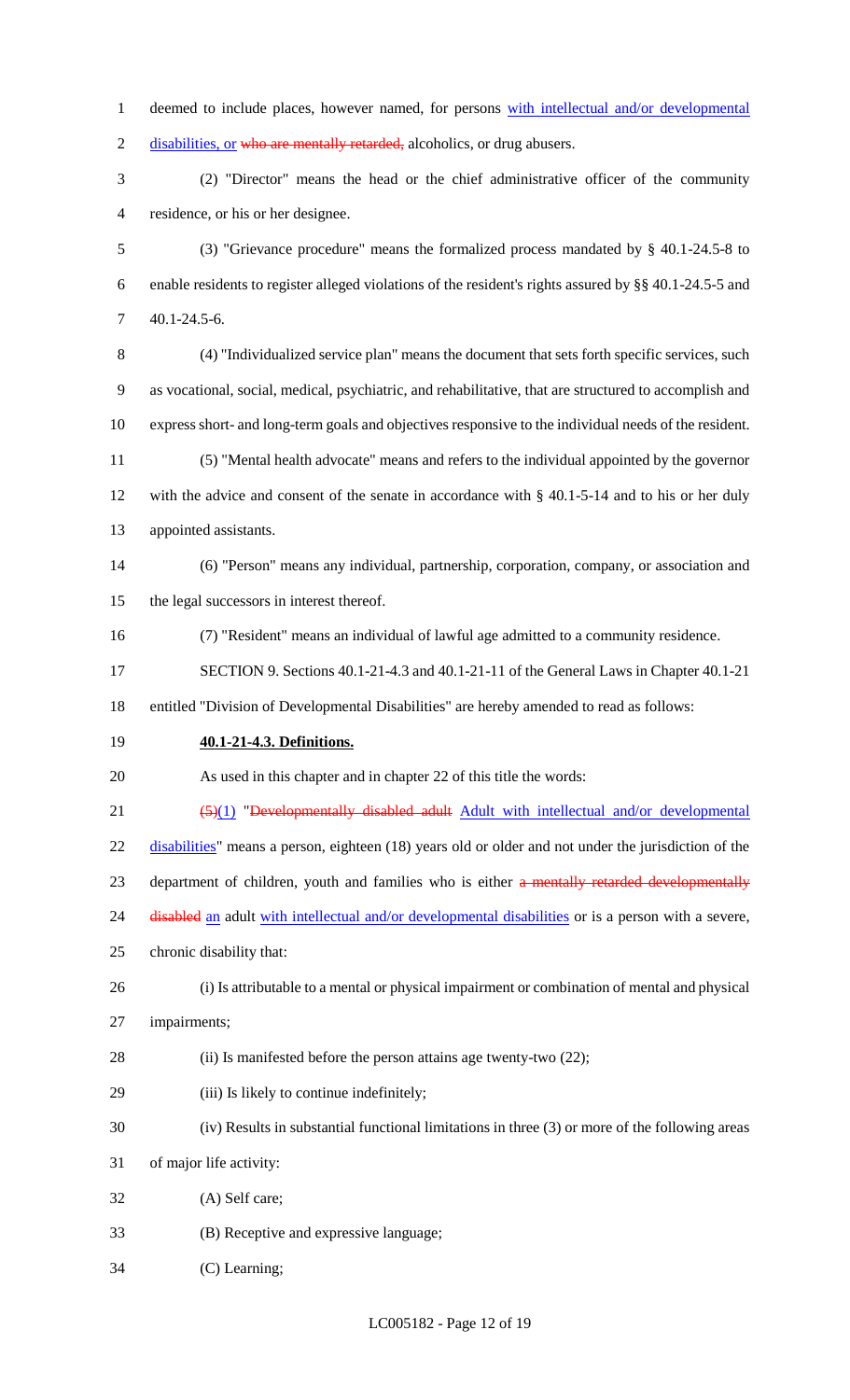(D) Mobility;

(E) Self-direction;

(F) Capacity for independent living;

(G) Economic self-sufficiency; and

 (v) Reflects the person's need for a combination and sequence of special, interdisciplinary, or generic care, treatment, or other services that are of lifelong or extended duration and are individually planned and coordinated. For purposes of funding, it is understood that students enrolled in school will continue to receive education from their local education authority in accordance with § 16-24-1 et seq.

10  $\left(\frac{1}{2}\right)$  "Ancillary services" means those services provided, and shall include, but not be limited to, transportation, housing, housing adaptation, personal attendant care, and homemaker services.

13  $\frac{(2)(3)}{2}$  "Case management" means the implementation of an individual's program by providing information, by referral to appropriate service providers, by procurement of services, and by the coordination of the necessary services.

16  $(3)(4)$  "Department" means the Rhode Island department of behavioral healthcare, developmental disabilities and hospitals.

 (4)(5) "Developmental services" means those services provided to developmentally disabled adults, and shall include, but not be limited to, habilitation and rehabilitation services, and day services.

 (6) "Diagnosis and evaluation" means a process to determine whether and to what extent 22 an individual is intellectually and/or developmentally disabled and a study of the individual's condition, situation, and needs that lead to a recommendation of what services, if any, would benefit the individual.

(7) "Individualized program plan" or "general service plan" means a plan, however named,

that includes, but shall not be limited to, the following:

(i) An evaluation of the strengths, difficulties, needs, and goals of the individual;

 (ii) A description of those services found to be necessary or appropriate to assist the individual in realizing his or her potential for self-sufficiency in major life activities;

(iii) A description of the agencies and/or individuals, who or that are proposed to provide

each of the recommended services;

 (iv) The intermediate and long-range objectives for the individual's development and habilitation;

(v) The expected duration for the provision of the services;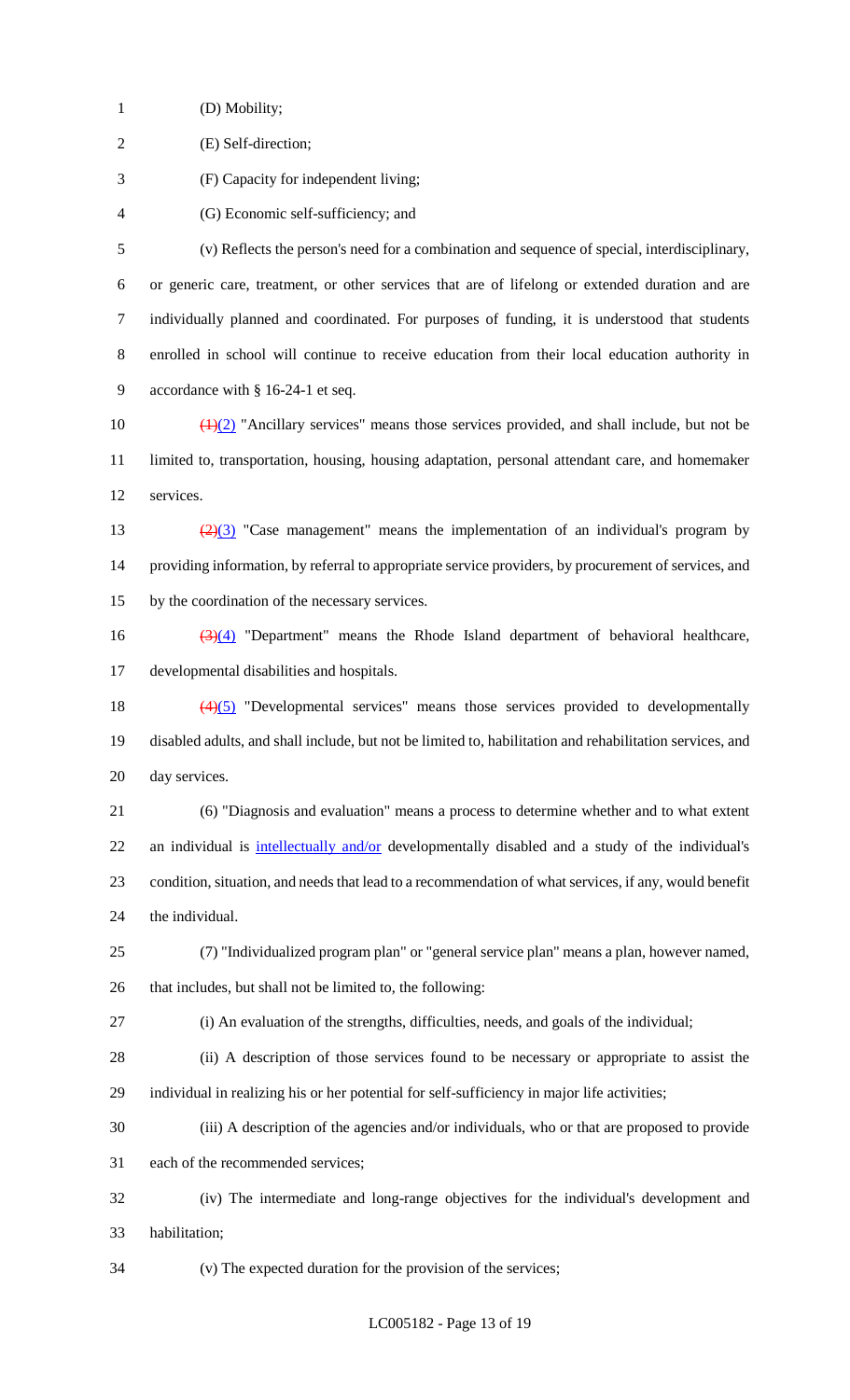(vi) A description of the tests and other evaluative devices used and their results;

 (vii) Proposed criteria for monitoring and evaluating the success of the services in meeting the individual's needs; and

(viii) The signatures of the preparers of the plan and the date.

 The individual program plan shall indicate developmental, supportive, or ancillary services by function and frequency, the manner of subsidy and delivery and the categories of need for services such as transportation, job training, or occupation, housing, housing adaptation, personal attendant care, homemaker, or other services. This plan shall be reviewed at least annually; provided, however, that authorizations for services and funding issued prior to July 1, 2011, are null and void. Authorizations will be paid at the rate effective in the quarter the service was provided.

 (8) "Mentally retarded developmentally disabled adult" means a person eighteen (18) years 13 old or older and not under the jurisdiction of the department of children, youth and families, with 14 significant sub-average, general intellectual functioning two (2) standard deviations below the norm, existing concurrently with deficits in adaptive behavior and manifested during the 16 developmental period. For purposes of funding, it is understood that students enrolled in school 17 will continue to receive education from their local education authority in accordance with § 16-24-<del>1 et seq.</del>

 (9) "Service broker" means that individual who assists in facilitating the connection 20 between the developmentally disabled person with intellectual and/or developmental disabilities and the services required by the individual program plan.

 (10) "Subsidized access to service" means the provisions of financial resources through 23 vouchers to a developmentally disabled person with intellectual and/or developmental disabilities to enable the person to gain access to appropriate generic and/or special services as required by the individual program plan.

26 (11) "Supportive services" means those services provided to developmentally disabled 27 adults with intellectual and/or developmental disabilities, and shall include, but not be limited to, occupational therapy, physical therapy, psychological services, counseling, nursing services, and medical services.

#### **40.1-21-11. References to director or assistant director of social welfare.**

 Whenever, in any general or special law, reference is or shall be made to the director of social welfare or the assistant director of social welfare for curative services pertaining to the 33 Doctor Joseph H. Ladd Center, programs, and services for people who are mentally retarded with 34 intellectual and/or developmental disabilities, the reference shall mean, and be construed to mean,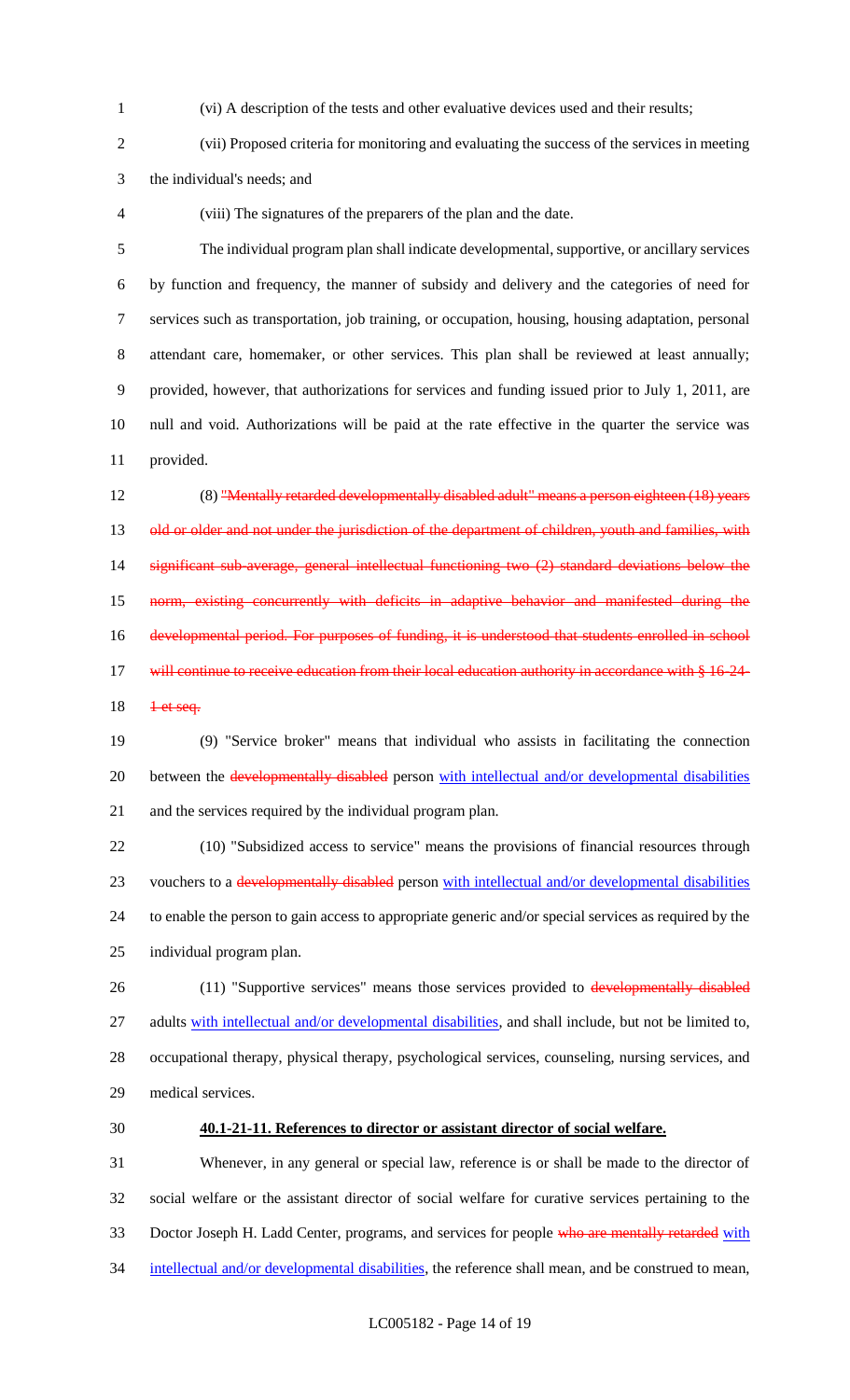the director of behavioral healthcare, developmental disabilities and hospitals.

 SECTION 10. Sections 40.1-22-3 and 40.1-22-9 of the General Laws in Chapter 40.1-22 entitled "Developmental Disabilities" are hereby amended to read as follows:

**40.1-22-3. Definitions.**

 Whenever used in this chapter, or in any order, rule, or regulation made or promulgated pursuant to this chapter, or in the printed forms prepared by the director, unless otherwise expressly stated, or unless the context or subject matter otherwise requires:

 (1) "Client" means any developmentally disabled adult who is in potential need of, or is receiving, services aimed at alleviating his or her condition of functional dependence.

 (2) "Department" means the department of behavioral healthcare, developmental disabilities and hospitals.

 (3) "Development, education, rehabilitation, and care" means physical development, application of these abilities to meaningful occupations, development of personal and social skills, all of which are directed to the objective of independent living and self-maintenance. Care also includes medical care, surgical attendance, medication, as well as food, clothing, supervision, and maintenance furnished to a resident.

 (4) "Director" means the director of the department of behavioral healthcare, developmental disabilities and hospitals or his or her designees.

 (5) "Facility" means any public or private facility, inpatient rehabilitation center, hospital, institution, or other domiciliary facility, the office of developmental disabilities or any part thereof, 21 equipped to habilitate, on a residential basis, persons who are intellectually and/or developmentally disabled and in need of residential care. This shall include any facility maintaining adequate staff and facilities within the state providing in-residence supervision and habilitation and approved by the director upon application of the facility. Included within this definition shall be all institutions and facilities under the control and direction of the director. Nothing contained herein shall be construed to amend or repeal any of the provisions of chapters 17 or 17.4 of title 23, or of chapter 15 of title 40, or of chapter 21 of this title or of chapter 72.1 of title 42. Whenever it shall be brought 28 to the attention of the director that any private facility may not have adequate staff, or facilities as determined by regulations of the director, then the facility shall not be approved for the placement of developmentally disabled adults with intellectual and/or developmental disabilities under the provisions of this chapter.

 (6) "Notice" means written notice in as simple and non-technical language as practicable as required by the department, or the court of competent jurisdiction. The notice shall be in writing to the director of the department by registered or certified mail, return receipt required. Notice sent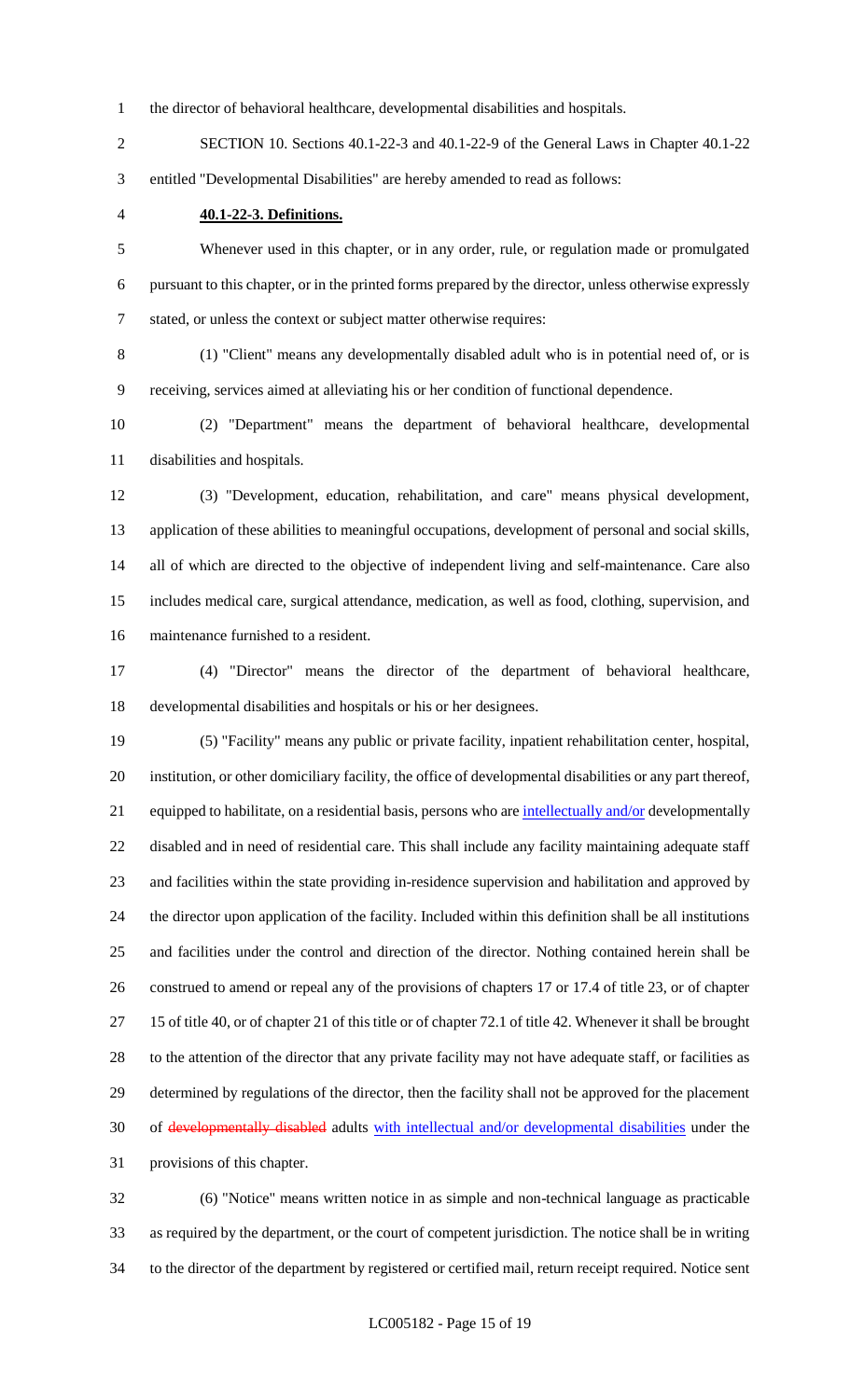to a client shall also include verbal reading of the written notice by duly authorized agents of the department, and/or court. The agents shall make verified return of the oral notification as well as the written. This requirement of oral notice to anyone alleged to be intellectually and/or 4 developmentally disabled shall be required because of the recognized limitation that many retarded 5 and developmentally disabled persons with intellectual and/or developmental disabilities are unable to comprehend written notices.

 (7) "Objection." If an objection is raised it shall be in writing, of a timely nature, and filed with the clerk of the family or district court, a copy of which is to be sent to the director of the department via registered or certified mail, return receipt requested.

(8) "Parent" means the natural, adoptive, foster parent or caretaker of the child.

 (9) "Qualified intellectual disability professional (QIDP)" means a person as defined in 42 C.F.R. 483.430, as amended.

 (10) "Team" means an interdisciplinary team which includes such professional personnel designated by the director and which shall consist of no less than three (3) persons selected by order of the director, no less than one of whom shall be a licensed physician, no less than one of whom shall be a member of the social work profession, and no less than one of whom shall be a qualified intellectual disability professional (QIDP).

#### **40.1-22-9. Admission upon application of director, relative, or guardian.**

 (a)(1) Upon the application of the director of the department of behavioral healthcare, developmental disabilities and hospitals or his or her designee, or of any relative, next of kin, or legally designated guardian of a person alleged to be developmentally disabled, and in need of immediate care and treatment, the superintendent or other official in charge of any facility may receive the person; provided the application is accompanied by the certificate of one examining 24 physician; provided further, that the person alleged to be intellectually and/or developmentally disabled does not object to admission, or that parents, guardian, spouse, or next of kin do not object if under eighteen (18); and provided further, that the need for residential care shall be confirmed by the facility by a team examination within twenty (20) days of admission.

 (2) If objection is raised, by the person, or by the parent, guardian, spouse, or next of kin, then the matter shall be heard as provided in § 40.1-22-10, so far as possible.

 (b) If upon examination at the facility by a team the need of the client for residential care and treatment is not confirmed, the client shall be discharged.

 (c) If upon examination by a team at the facility the need of the client for residential care and treatment is confirmed and the client agrees to remain in the facility as a voluntary client, then he or she shall be considered a voluntary client as of the date of his or her so agreeing.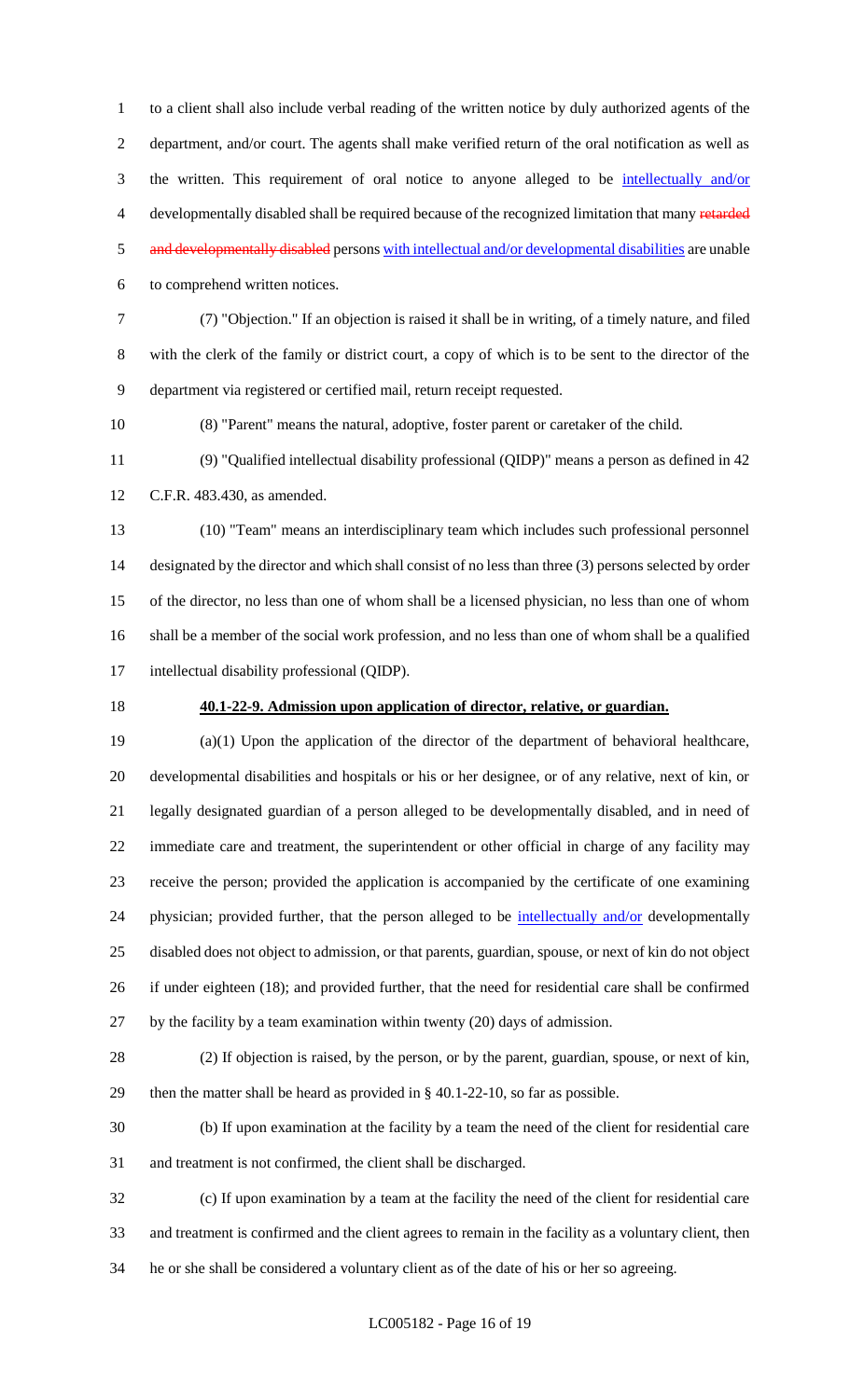(d) If upon examination at the facility the need of the client for residential care and treatment is confirmed and the client, if over eighteen (18), declines or refuses to remain in the facility as a voluntary client, then the certificate of a team supporting the application shall be filed with the facility. The team may be on the staff of any facility as herein defined, but persons on this 5 team shall have no interest, directly or indirectly, in the assets or estate of the person who is mentally retarded with intellectual and/or developmental disabilities, nor shall they be related to the person by blood or marriage. The examination and certification shall be made no later than ten (10) days from the date of the confirmation of the client's need for hospitalization, care, and treatment at the facility.

 (e) From the time of his or her admission under the previous subsection, the retention of the person for residential care and treatment shall be subject to the provisions for notice, hearing, review, and judicial approval of continued retention or transfer and continued retention as provided in this chapter. For the purposes of subsections (d) and (e) of this section, the date of admission of the client shall be deemed to be the date of the second examination and certification.

 (f) Failure to obtain the second certificate as required within the period specified shall result in the discharge of client no later than twenty (20) days after his or her original admission to the facility under the provisions of this chapter.

 SECTION 11. Section 40.1-24.5-1 of the General Laws in Chapter 40.1-24.5 entitled "Community Residences" is hereby amended to read as follows:

#### **40.1-24.5-1. Definitions.**

 Whenever used in this chapter, or in any order, rule, or regulation made or promulgated pursuant to this chapter or in any printed forms prepared by the department of behavioral healthcare, developmental disabilities and hospitals in furtherance of this chapter, unless otherwise expressly stated, or unless the context or subject matter otherwise requires:

 (1) "Community residence" means a place, such as a group home, however named, licensed pursuant to chapter 24 of this title for the purpose of providing rehabilitation, psychological support, skills training, social guidance, and living accommodations to individuals who are mentally disabled, as defined by § 40.1-5-2; provided, however, that this definition shall not be 29 deemed to include places, however named, for persons who are mentally retarded with intellectual and/or developmental disabilities, alcoholics, or drug abusers.

 (2) "Director" means the head or the chief administrative officer of the community residence, or his or her designee.

 (3) "Grievance procedure" means the formalized process mandated by § 40.1-24.5-8 to enable residents to register alleged violations of the resident's rights assured by §§ 40.1-24.5-5 and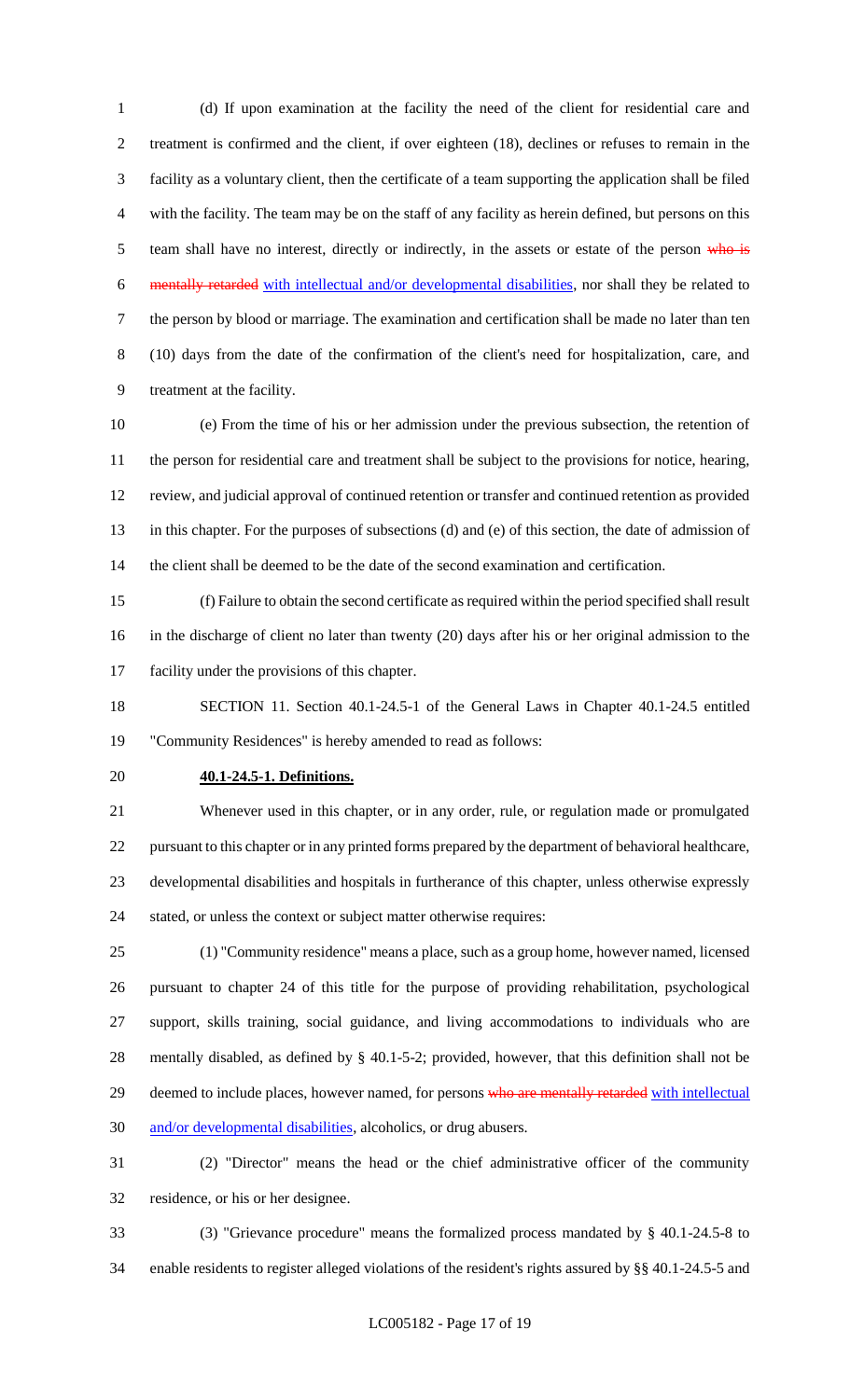40.1-24.5-6.

 (4) "Individualized service plan" means the document that sets forth specific services, such as vocational, social, medical, psychiatric, and rehabilitative, that are structured to accomplish and express short- and long-term goals and objectives responsive to the individual needs of the resident. (5) "Mental health advocate" means and refers to the individual appointed by the governor with the advice and consent of the senate in accordance with § 40.1-5-14 and to his or her duly appointed assistants. (6) "Person" means any individual, partnership, corporation, company, or association and the legal successors in interest thereof. (7) "Resident" means an individual of lawful age admitted to a community residence.

SECTION 12. This act shall take effect upon passage.

======== LC005182 ========